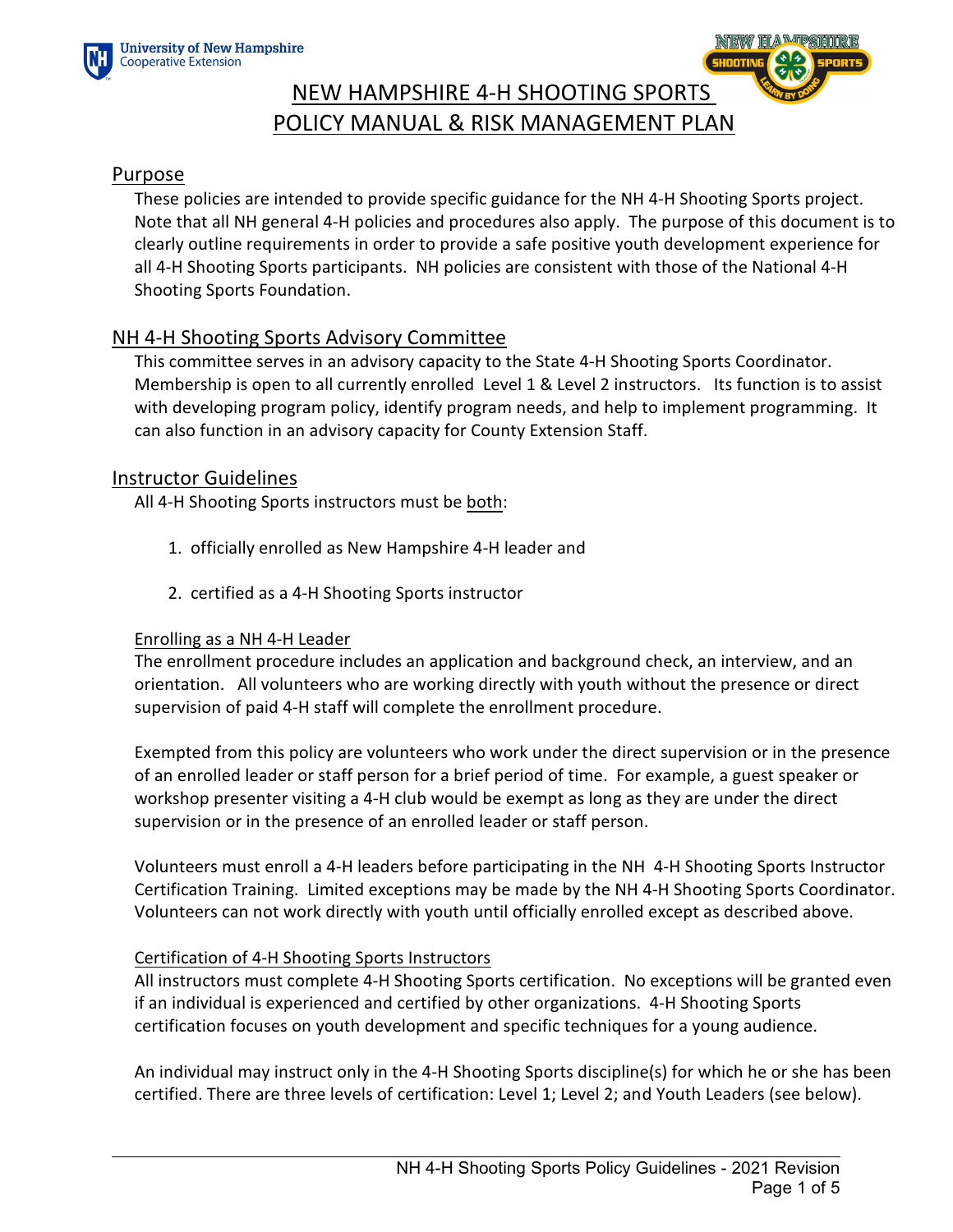All individuals seeking certification will be evaluated by at least one Level 2 Instructor(s) in that discipline. If only one Level 2 Instructor exists, a Level 2 Instructor in another discipline (preferably with a Level 1 certification in the trainee's discipline) may be consulted. If the instructors feel that the trainee is not ready, they can request further training or supervision. Trainees will not be certified without the recommendation of the instructor(s).

### New Hampshire Levels of Certification

### NH Level 1 Instructor

A Level 1 certificate authorizes an individual to instruct children in his or her discipline. To obtain a Level 1 certificate, an individual must be at least 21 years of age as of January 1 of the current 4-H year and:

1) successfully complete a 4-H Shooting Sports Certification Workshop that includes a minimum of twelve (12) hours of instruction; including a minimum of nine (9) hours instruction in each specific discipline and a minimum of three (3) hours instruction in teaching youth development, life skills, and risk management.

2) be evaluated and approved by Level 2 Instructor(s).

### NH Level 2 Instructor

A Level 2 certificate authorizes an individual to instruct and certify adults in his or her shooting sports discipline, as well as children.

To become a Level 2 Certified New Hampshire 4-H Shooting Sports Instructor an individual must be at least 25 years of age as of January 1 of the current 4-H year and:

1) successfully complete a 4-H Shooting Sports Certification Workshop that includes at least ten hours of discipline-specific instruction and has been a Level 1 Instructor in the same discipline for 1 year and

2) assist a Level 2 Certified Instructor of the desired discipline in a workshop and

3) give a certification workshop in the desired discipline under the supervision of a Level 2 Instructor and

4) be evaluated and approved by two Level 2 Instructors of the desired discipline .

OR

Prove successful completion of a National 4-H Shooting Sports workshop.

#### NH Teen Leaders

Certified teen leaders must at all times work under the direct supervision of a certified adult Level 1 or Level 2 instructor.Teen leaders must be at least 16 of age as of January 1 of the current 4-H year and: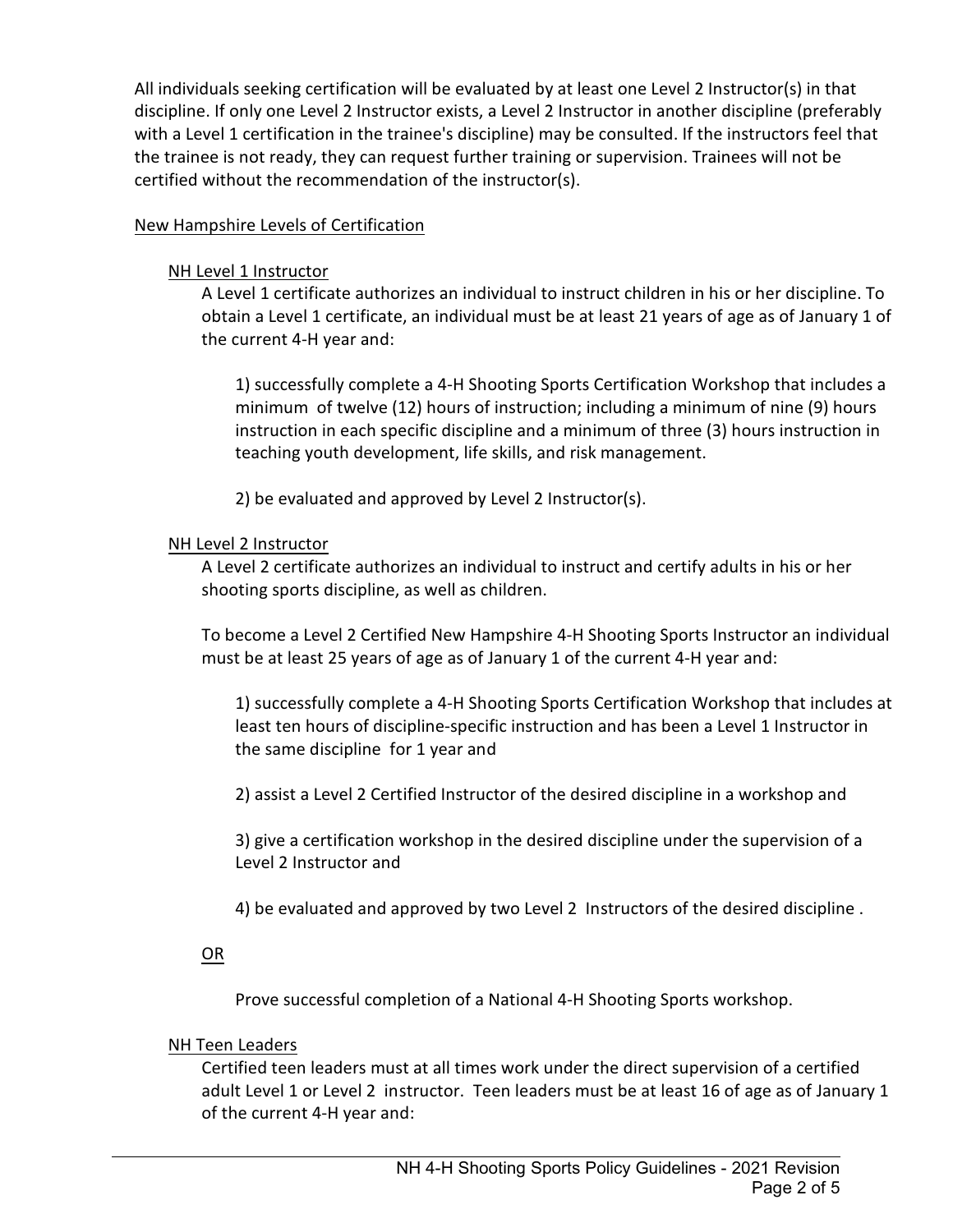1) successfully complete a 4-H Shooting Sports Certification Workshop that includes at least ten hours of discipline-specific instruction and

2) be evaluated and approved by Level 2 Instructor(s).

# Retaining Certification

To maintain certification as a 4-H shooting sports Level 1 or Level 2 instructor, one must teach or assist in instruction within the discipline certified at least once every three (3) years. Level 1 Instructors – Must be re-certified a minimum of every 7 years.

- Re-certification could include any of the following, as determined by the State Coordinator
	- $\circ$  Continuing education credits
	- $\circ$  Updates to curriculum or state standards/requirements
	- $\circ$  Refresher course on curriculum
	- $\circ$  Attend a Level 1 training
	- $\circ$  Other options

Level 2 Instructors – Must be re-certified after a major revision of the curriculum, as determined by the National 4-H Shooting Sports Committee, or at the determination of the State Coordinator.

- Re-certification could include
	- $\circ$  Attend a Level 2 training
	- $\circ$  Attend an update training hosted by a Level 3 Instructor or a Level 2 Instructor certified using the revised curriculum.

# Program Delivery

The 4-H Shooting Sports project lends itself to a number of delivery methods. The goals of the program are to teach both subject matter knowledge as well as life skills such as leadership, confidence, sportsmanship, discipline, and responsibility. There are currently 6 disciplines offered in the NH 4-H Shooting Sports program: archery; black powder; hunting & wildlife; pistol; rifle; and shotgun. The following are the common delivery methods for 4-H Shooting Sports educational programming:

# 4-H Shooting Sports Clubs

4-H Clubs offer programming on an ongoing basis throughout the year. 4-H Clubs can either focus the majority of their project work on Shooting Sports project or involve it as one of many subject areas. Clubs involve a group of adult leaders working with youth. Clubs also typically elect officers, conduct business meetings, participate in county and state level events & activities, and carry out community service activities. All youth and adult participants are considered 4-H members and are enrolled with the local County Extension Office.

# Special Interest Workshops

Special interest workshops have a discrete beginning and ending. They could consist of a 1-day program or a short term series of sessions. For example, the educational program might meet 2 nights/ week for a couple of weeks and conclude with a trip to the range on a Saturday. Sometimes, this delivery is used to meet the needs of a non-4-H group which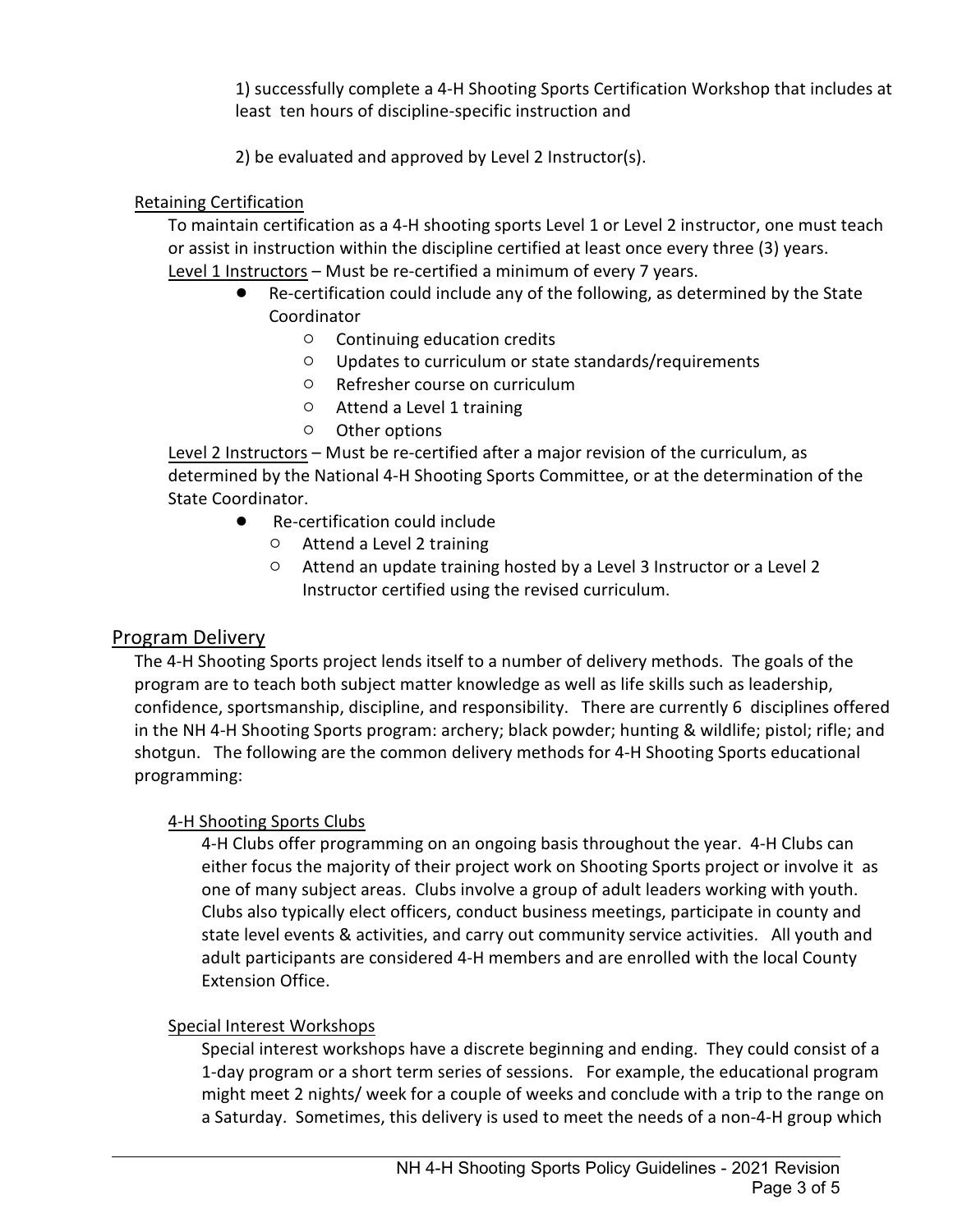expresses an interest in the subject matter. In most cases, only one or two disciplines are covered. All such workshops should be coordinated with the local County Extension Office.

### 4-H Camps

Shooting Sports curriculum is an integral part of the programming at NH 4-H Camps.

### Insurance

Liability Insurance The State of New Hampshire provides legal protection for its volunteers. A law (RSA 508:17) limits the liability of volunteers working for nonprofit organizations. This statue protects volunteers from civil liability and any action resulting in damage or injury to any person if:

1. The volunteer had prior written approval from the organization to act on behalf of the organization.

2. The volunteer was acting in good faith and within the scope of his/her official duties and responsibilities.

3. The damage or injury was not caused by willful, wanton or gross negligent misconduct by the volunteer.

Health and Accident Insurance Health and accident insurance should be obtained for special events, activities, and trips. Extension 4-H staff can provide information about low-cost insurance that can be purchased on an annual or daily basis.

# General Safety Guidelines

4-H volunteers are responsible for the welfare of the 4-H members under their supervision. The *Reducing risk for 4-H Volunteer Leaders* fact sheet describes methods to reduce the risk of harm to 4-H members and leaders. Volunteers should contact their county 4-H Extension Educator for additional information and help.

All 4-H Shooting Sports activities should be conducted strictly under the safety guidelines listed in the current *4-H Shooting Sports Guide* for each discipline. These standards apply to all youth and adult participants.

# Supervision

All 4-H Shooting Sports functions (events, meetings, club practices, etc.) which include the handling or use of firearms or archery equipment requires the physical presence and constant supervision of at least one adult 4-H Shooting Sports instructor who is currently certified in that respective discipline(s).

Eye and Ear Protection Proper eye and ear protection are mandatory for all shooters, coaches, and others on the range. Archery participants must wear eye protection.

Age 4-H membership is open to all youth who are 8-18. 4-H age is calculated as of January 1 of the current program year. Youth under eight years of age are not allowed to participate in any